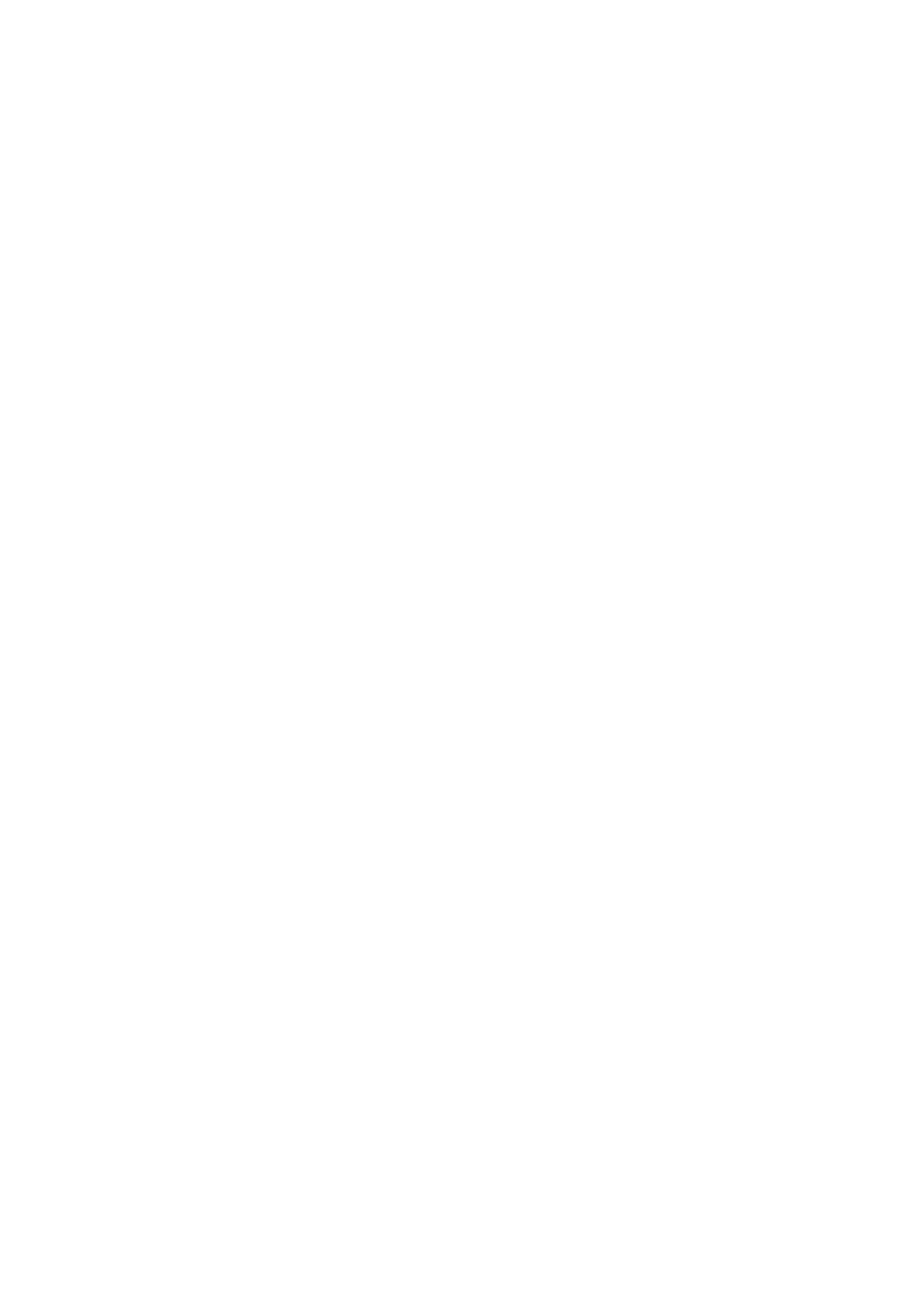In March 1969 I wrote a page about the problem of Sunday School Accommodation at the Parish Church. It was an introduction to what is now known as

THE NORTH AISLE PROJECT.

Since that time a lot of water has passed under the bridge! Eventually, it became necessary for a Consistory Court to be held in the Parish Church, and this duly took place on 20th December. Subsequently there were reports in the Press, on the Radio and on Television. The actual Hearing lasted from 11.15 a.m. until almost 4.00p.m. With a one—hour recess for lunch, and Chancellor Bryan T. Buckle concluded the proceedings by giving judgment in a speech lasting twenty minutes. He decreed

"the grant of a Faculty for the purposes aforesaid subject to the proviso that the Church Architects shall be consulted and their approval obtained to the removal and re-siting of the font".

The 'purposes aforesaid' are straightforward:

- 1. "To partition the North aisle from the nave and chancel by glazed partitions and sliding and folding doors. To provide a water and electrical service and to alter as required the existing heating and lighting. To install a new sink and cupboards.
- 2. To remove the altar, marble plinth and the Cross and candlesticks from the Lady Chapel.
- 3. To provide toilet accommodation by the addition of a new building at the East end of the North Aisle.
- 4. To replace a number of the existing chairs with stacking chairs.
- 5. To raise and re-site the font in a new position in the nave.
- 6. To remove the bells from the Church to J. Taylor's foundry at Loughborough for safe keeping."

In giving his judgment, the Chancellor advised the Rector to consult the Charity Commissioners over the question of using Funds raised by various means for a 'Church Hall.' Both this consultation, and the technical question of whether the Font may be safely re-sited, are being dealt with by the respective Authorities stipulated.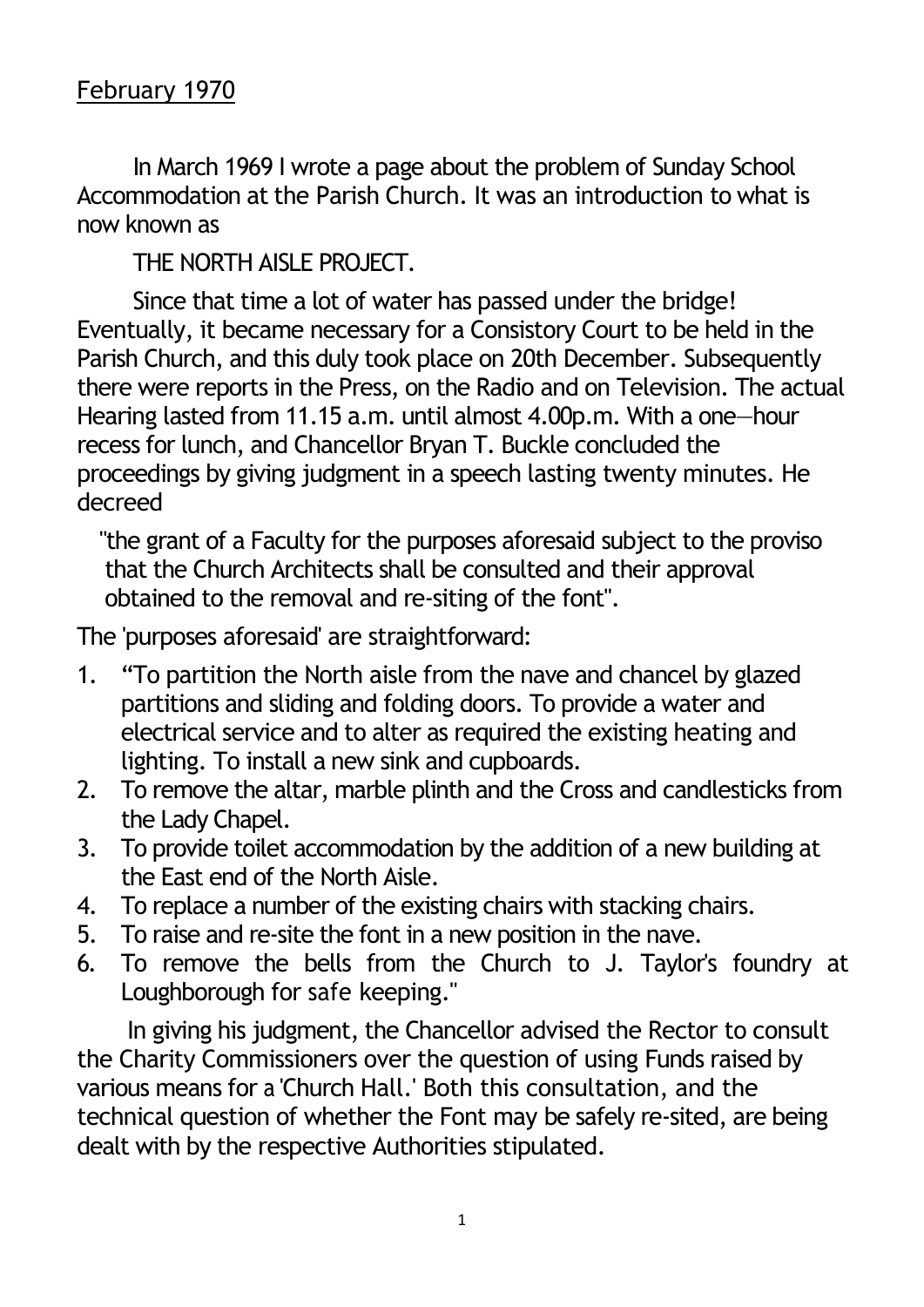For the rest, the mandate is clear and unequivocal. The two main nave arches and the arch between the existing Lady Chapel and North Aisle will have sliding and folding glass doors up to the heads of the pillars, and these will enable the space to be completely open or completely closed. Thus, the Sunday Schools will secure separate teaching areas, and a packed Harvest Festival Service will still have the maximum seating space as now, though improved: for movable chairs will enable us to turn chairs towards the centre of the building, instead of the existing fixed arrangement. The sink will be in a concealed cabinet. The bells will be removed to the foundry temporarily, for it is the intention within three or four years at the most to have them repaired and re-hung where they belong, and where they can again be rung.

The toilet block will not be in a separate building. It will be added on with access from inside. It will be adequate. It will also be a boon.

There then are facts. This space in our Church can become an integral factor in the outreach about which we must be continually concerned. It will have a number of uses in addition to helping the Sunday School and facilitating Family Worship. It will provide facilities and amenities that many other churches would dearly love to have at their disposal.

A last word is necessary to keep the record quite straight. There has never been any intention that once carried out, the North Aisle area would be available for jumble sales or table tennis tournaments. It will not. But it will be an area that can be used to encourage people to meet one another on a Sunday  $-$  and at other times  $-$  over tea or coffee: an area where there can be interchange, talk-back, growth in fellowship, increased understanding; Some may be sceptical; they may see change of this kind as inevitably 'for the worse'. But we have the Seventies to cope with.

The Church must do or die. Its Lord did  $-$  he served and preached and challenged and gave His life: but he rose again. So the time has come for the Church to rise, to come alive: 'there is a tide in the affairs of men, which, taken at the flood, leads on to fortune'.

What a challenge we have. Can we meet' it, and move out, alive and demonstrably concerned about other people? Really, it is a question of 'we must'.

Your sincere Friend and Rector, Trevor Beedell.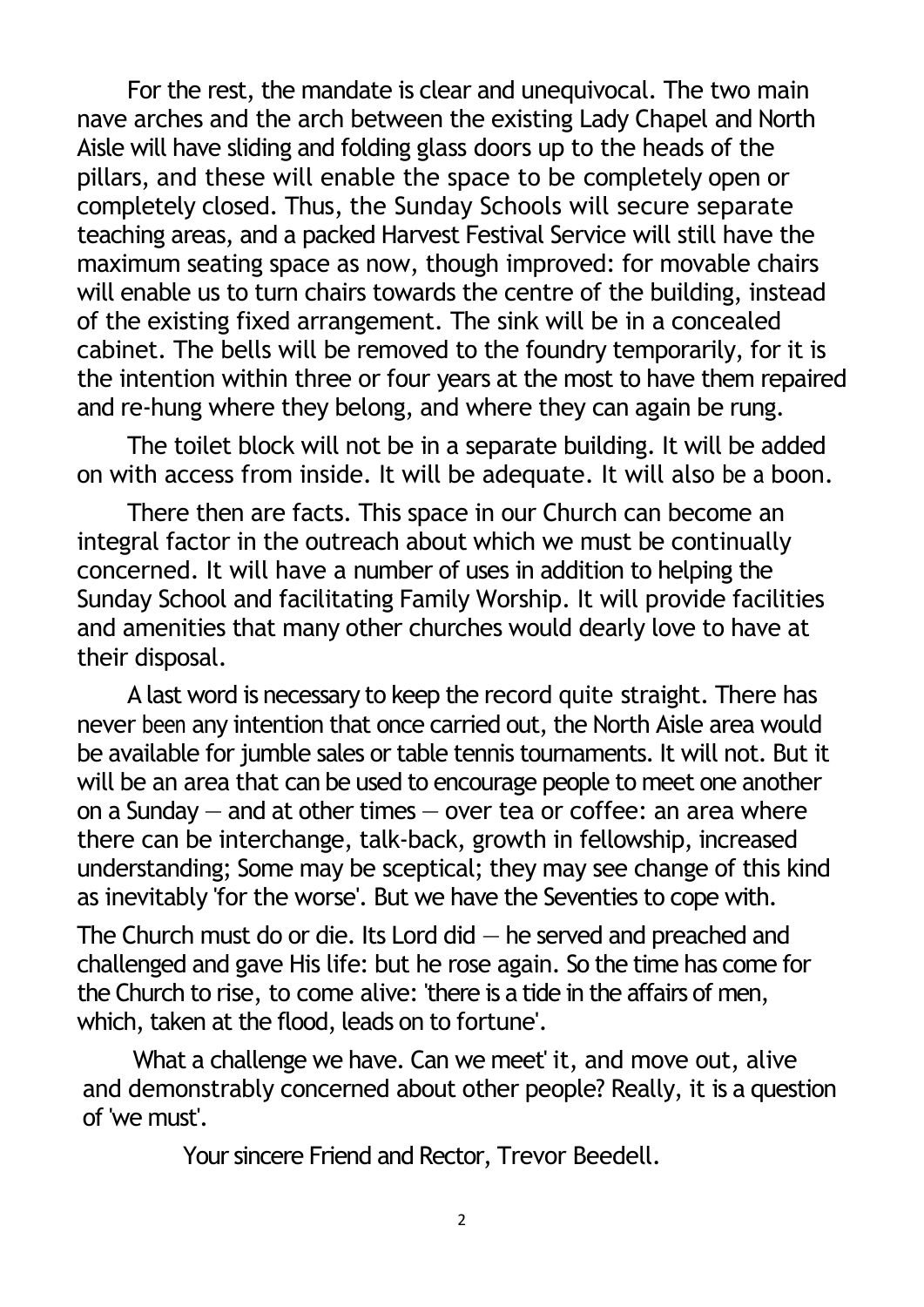### CHURCH HALL BOXES

A number of people have boxes labelled

'Hartshorne Parish Church'

Church Hall Fund

Please give generously.

Since the Parochial Church Council has backed North Aisle Project, there is no separate Church Hall envisaged. Subject to the advice of the Charity Commissioners, it is hoped to use resources derived from these boxes for the Project. But until the monetary position has been clarified, it would be best not to continue to make donations in these boxes, unless you make it clear that contents can be used for the project about which the Rector has written at length in his monthly letter.

#### November 1970

Dear Friends,

#### THE PARISH CHURCH BUILDING

A few minutes before my institution as Rector of this Parish, a Diocesan Official strongly advised that steps be taken to dispose of woodworminfected chairs in the church.

Just recently, some four dozen infected chairs have been removed from the church, and in the coming weeks the task will be completed, Meanwhile as an integral part of the North Aisle Project, the P.C.C. have purchased five dozen polypropylene PEL chairs which will stack when not in use; those are handsome, very comfortable, and very tough, and will give us more flexibility in our use of the North Aisle,

I last wrote at length about the North Aisle Project in February, when I reported on the outcome of the Consistory Court held just prior to Christmas 1969. Physical alterations and additions have not yet been implemented, because the Charity Commission must give judicial consideration to some objections they have received from a few parishioners to the establishment of an official 'Scheme', whereby the money originally raised towards erecting a separate Sunday School Room could be used instead to finance the project in the Church, to achieve the same end. However, we have been able to put what used to be the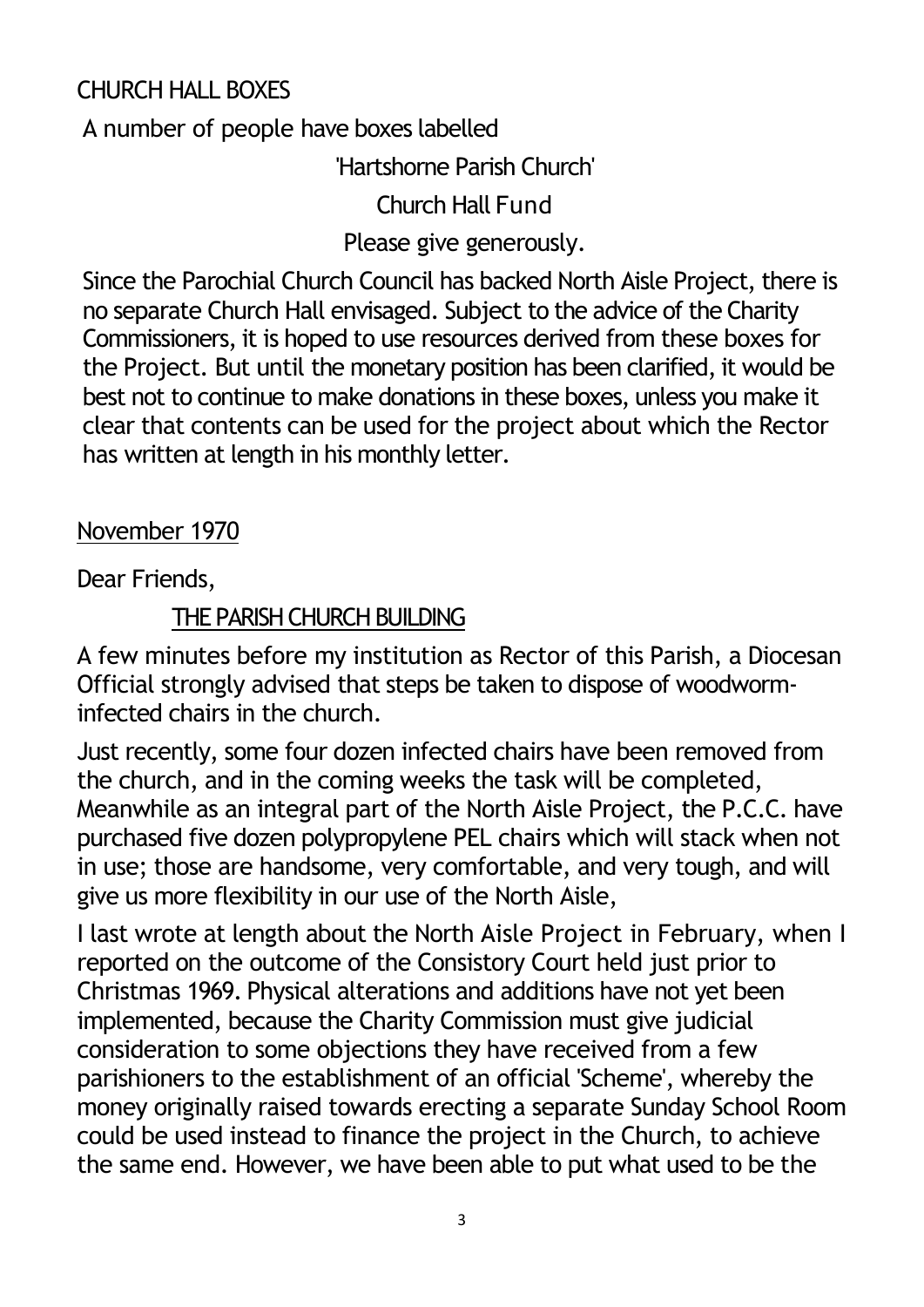Lady Chapel to a new use, as the meeting place of the primary department of the Sunday School: this change has enabled the Staff to introduce activities into the Sunday School programme. With the help of scissors, plasticine, cardboard, coloured sticky paper, glue, crayons, and the like, the children are encouraged to express their understanding of the Bible Stories taught.

In the early months of 1970, we had several leakages through the North slope of the main Nave roof, which unhappily impaired the internal decor, It was therefore decided by the

P.C.C. to re-roof that slope with grey Marley interlocking concrete tiles, and to replace the ridge with matching half-round tiles, Other repairs around the roofs have also been done, and from time to time as resources become available, further repairs and renewals will be put in hand.

Actually, I seldom write of the physical building, because so many automatically think of bricks and mortar whenever the church is mentioned. However, we need a Head-Quarters from which to work out the true tasks of the church which is people, and in which to offer our God the praise and worship which is His due. The unanimous concern of the P.C.C. therefore is to make our church plant as flexible and adaptable and well cared-for, as the plant of any other going concern. It is with a view to keeping you in the picture that I have written about your Parish Church.

> Yours very sincerely, TREVOR BEEDELL.